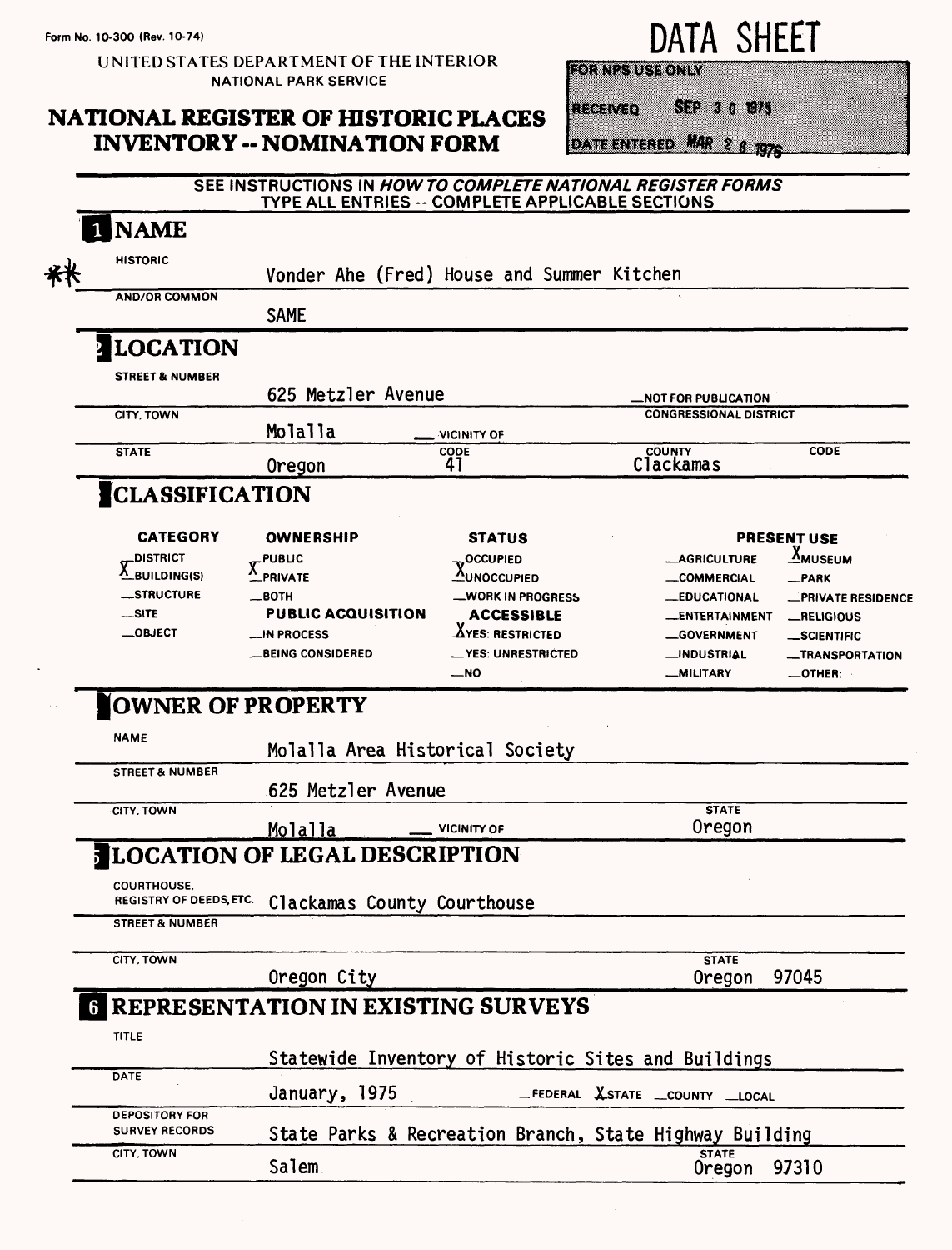

**CONDITION CHECK ONE CHECK ONE CHECK ONE -EXCELLENT** -DETERIORATED -UNALTERED -ORIGINAL SITE<br>
The COOD -RUINS -RUINS<br>
-PAIR -UNEXPOSED - ALTERED X MOVED D **EXECUTED 4 EXECUTED EXECUTED EXECUTED EXECUTED EXECUTED EXECUTED EXECUTED EXECUTED EXECUTED EXECUTED —FAIR \_UNEXPOSED**

**DESCRIBE THE PRESENT AND ORIGINAL (IF KNOWN) PHYSICAL APPEARANCE**

The Yonder Ahe House, finished in 1869, is a vernacular interpretation of late federal style architecture found often in Oregon, with ancient east coast derivation.<sup>1</sup>

The large full two story farm house has a simple gabled roof with a boxed cornice, one mid chimney, and blank end walls. The five bay plank structure contains eight regular and symmetrical six lights over six double hung federal style windows. The middle bay upstairs is blank and beneath the missing porch roof is an asymmetrical doorway with a simple pedimented architrave. The upper story windows are shorter than those below which gives the house an interesting perspective.

A small single story kitchen addition attaches on the east side below the drip line of the main roof to form an ell shaped plan. Along the south wall of the kitchen and the east wall of the main house, is an open porch with chamfered posts. The shed roof to this porch has a flatter pitch than the kitchen addition. A summer kitchen accompanies the house and is built in the same style. It is well crafted, interesting spacially, and contains an interesting original multicolored paneled wainscot.

Whether or not there was originally a central hall is uncertain as many interior partitions have been removed. It appears, however, that the front door opened directly into a large room which contained a fireplace, the chimney of which straddles the ridge to the right of the center. An enclosed stair to the second floor abutts the back side of the fireplace. The exact organization of the second-floor is uncertain as the partitions are now removed. It is known, however, that these partitions consisted of vertical board planks set into notches in the floor and ceiling, and some of the floor notches are extant.

The house was moved in 1972, along with the separate summer kitchen, to prevent its destruction and to extend its useful life. The Vonder Ahe house now sits back-toback with the Horace Dibble house, a salt box dating from c. 1857, and the juxtaposition of the two presents some interesting comparisons and contrasts of early Oregon architecture. The present Yonder Ahe fireplace was built after the move and though well crafted, it is not accurately detailed. The front and part of the rear porches are missing, though the parts are in storage awaiting replacement. Some of the original interior finish remains in the Vonder Ahe house, presenting a unique<br>opportunity to observe paint schemes and wallpapers dating from 1869. The entire opportunity to observe paint schemes and wallpapers dating from 1869. interior of the summer kitchen, which dates from 1876, remains intact presenting a most unusual opportunity to observe at first hand a very tastefully coordinated scheme of wainscoting in alternating light and dark vertical tongue-and-groove boards, doors with dark painted rails and light panels, flowered wallpaperj and ceiling paper with elaborate border and corner trim. The ceiling above the range in both the main and summer kitchens contains an unusual pyramidal recess which serves as a vent above the range.

1. Interview with Professor Philip Dole, University of Oregon, School of Architecture, July 15, 1975.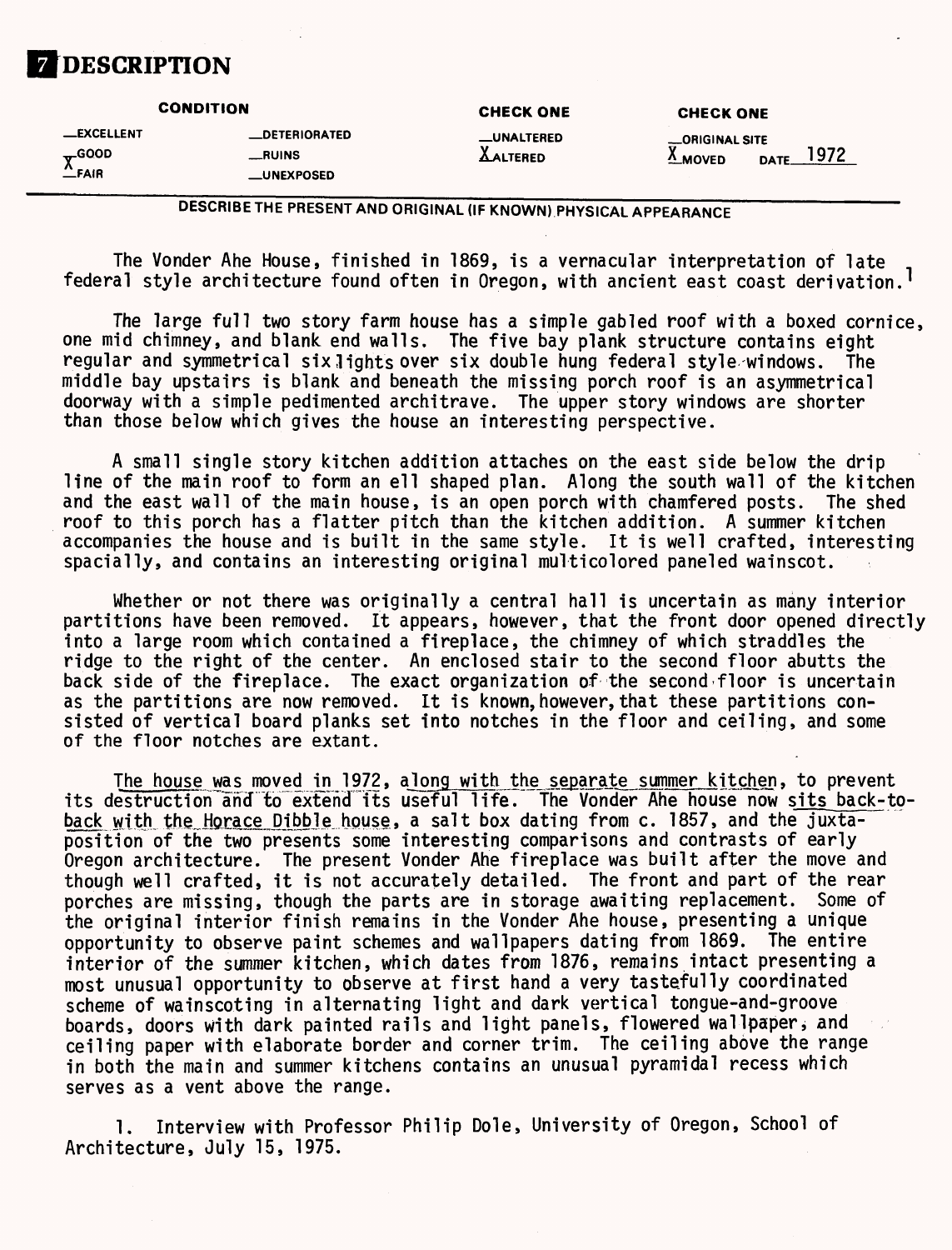## **01 SIGNIFICANCE**

| <b>SPECIFIC DATES</b>                                          | 1868–69                                                                                                | <b>BUILDER/ARCHITECT</b>                                                                          | Mr. Kirk                                                                            |                                                                               |
|----------------------------------------------------------------|--------------------------------------------------------------------------------------------------------|---------------------------------------------------------------------------------------------------|-------------------------------------------------------------------------------------|-------------------------------------------------------------------------------|
| $\frac{1700-1799}{1800-1899}$<br>$-1900-$                      | $\_$ ART<br>_COMMERCE<br>COMMUNICATIONS                                                                | <b>__ENGINEERING</b><br><b>LEXPLORATION/SETTLEMENT</b><br><b>__INDUSTRY</b><br><b>__INVENTION</b> | <b>__MUSIC</b><br><b>_PHILOSOPHY</b><br>-POLITICS/GOVERNMENT                        | $\blacksquare$ THEATER<br><b>__TRANSPORTATION</b><br>$\equiv$ OTHER (SPECIFY) |
| -PREHISTORIC<br>$-1400-1499$<br>$-1500 - 1599$<br>$-1600-1699$ | <b>ARCHEOLOGY-PREHISTORIC</b><br>_ARCHEOLOGY-HISTORIC<br><u>___</u> AGRICULTURE<br><b>ARCHITECTURE</b> | COMMUNITY PLANNING<br><b>CONSERVATION</b><br>$\_ECONOMICS$<br><b>LEDUCATION</b>                   | <b>LANDSCAPE ARCHITECTURE</b><br><b>LAW</b><br><b>LITERATURE</b><br><b>MILITARY</b> | RELIGION<br>$\_$ SCIENCE<br>__SCULPTURE<br><b>SOCIAL/HUMANITARIAN</b>         |
| <b>PERIOD</b>                                                  |                                                                                                        | AREAS OF SIGNIFICANCE -- CHECK AND JUSTIFY BELOW                                                  |                                                                                     |                                                                               |

**STATEMENT OF SIGNIFICANCE**

The Vender Ahe House and summer kitchen although built in a style once common in Oregon are good surviving examples of rural Oregon construction in the late 1860- 70s. The house is essentially intact, is one of few surviving two story plank houses in Oregon, and has well preserved interior paint and wallpaper detail. The summer kitchen is a rare survivor, and contains interesting detail. Fred Vonder Ahe was an early settler and farmer in Clackamas County; his buildings show his taste in building style and experience with Oregon weather.

Fred Vonder Ahe came to Oregon from Germany in 1852. He landed in New York, then travelled to Oregon via the Oregon Trail. As was true of many newly arrived travellers, Vonder Ahe had expended all of his earnings on the overland trek. To earn money, he worked in a hardware store in Oregon City. By 1857 he had saved enough money to acquire,a 320-acre farm with a log cabin between Oregon City and Molalla. When the deal was closed, he wrote to Germany for his childhood sweetheart, Marie Louisa Kleine, to come join him in Oregon. She arrived in Oregon in 1858 and they were married.

It was 1868 before the Vonder Ahes could afford to build a house. The plain federal style house was built by the hired carpenter Mr. Kirk and was strategically located halfway between Oregon City and Molalla. In this location the Vonder Ahe house for travellers between the two towns. The descendants have made numerous references to the visitors who spent the night at the Vonder Ahe house. In 1887, a post office was established for the small community of Carus. Since the Vonder Ahe house was the oldest and most prominent, it was selected as the post office building.

In 1972, the Molalla Area Historical Society took an interest in the vacated Vonder Ahe house and had it moved (along with the summer kitchen) to a site in Molalla. At its present location, the Vonder Ahe house nicely compliments the Horace Dibble house (listed on the National Register) which is back to back. Moving the Vonder Ahe house also saved it from being demolished. The Society plans to restore the house and open it to the public.